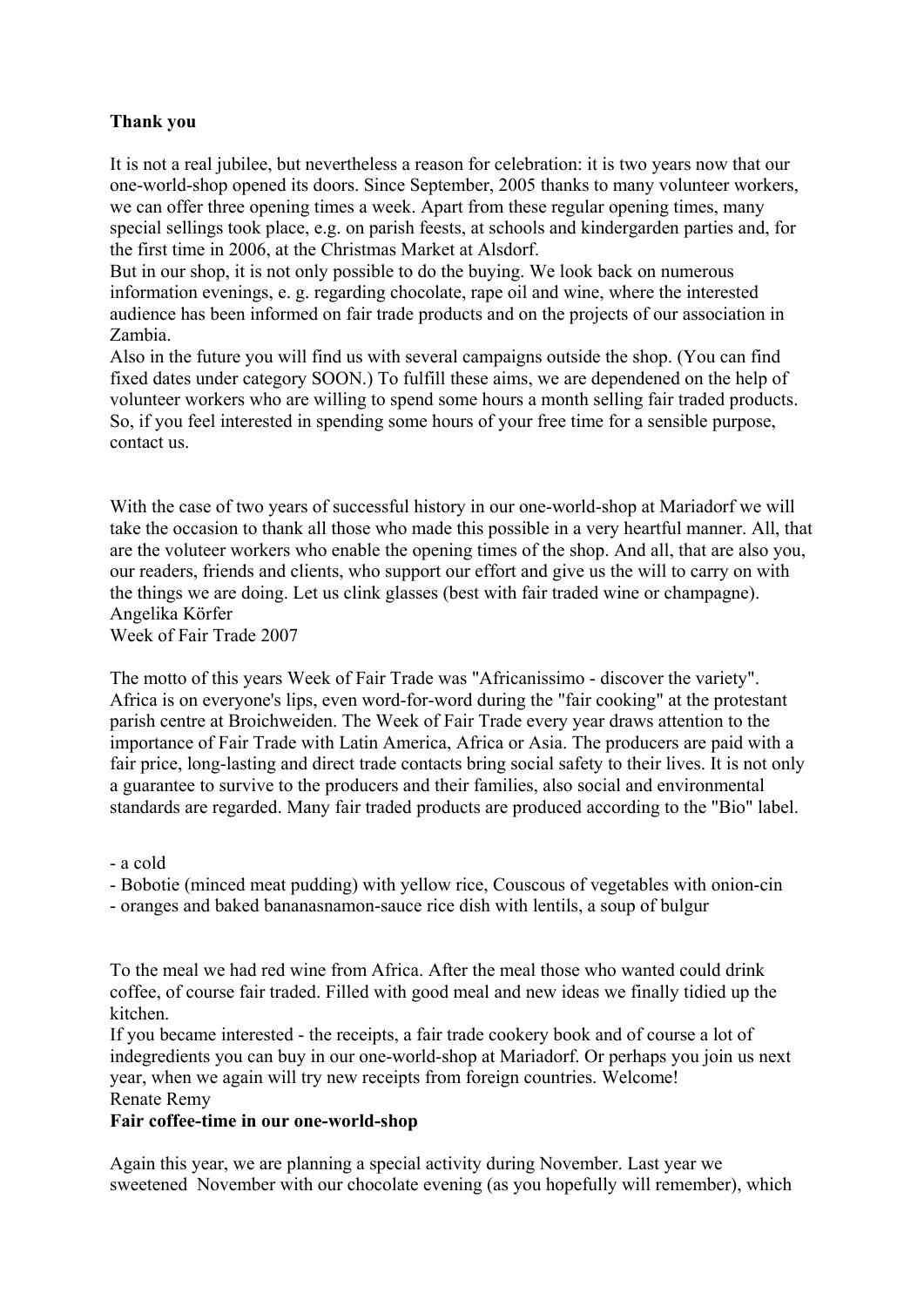was a very successfull event. This year, too, we try to remove dark November feeling with sweet things.

Chocolate will be needed again - as an indegredient for tasteful biscuits.

In Germany, the potential of Fair Trade is not yet working to capacity, in comparison to neighboor countries, the share of the market of fair traded products is still small. In the meantime, some supermarkets and discounters sell fair traded products, even if not a wide range.

This is where our one-world-shop starts. Our assortement shows a great variety. Handicraft objects originally from Zambia, coffee, chocolate, wine, tea and many more things can be sold in our shop, or can at least be delivered by us. The profit of our shop is invested in our projects in Zambia. We would be happy to welcome you in our shop, perhaps you will discover a gift for Christmas.

You will be surprised! To buy in our shop means means to act good in three ways: for the producers - for our projects - for yourselves!

Renate Remy

#### **Africanissimo! - Cook Fair!**

Couscous, bulgur, dates, curcuma, coriander, cardamom, cinnamom, ginger and many other exotic indigridients were taken to create a new experience of taste during the  $3<sup>rd</sup>$  "fair cooking" at the protestant parish centre at Broichweiden. With a lot of fun and enthusiasm the six African receipts, which have been chosen for that evening, were cooked. After a little bit more than an hour we could enjoy the dishes. We had two entries, two major plates and two desserts:

Every Tuesday afternoon in November we open for fair coffee-time: we want to invite you to try various fair traded coffees or teas and we offer self-made cakes and biscuits made of fair traded indegredients. Of course, we will also give you the receipts. To spend a happy afternoon inspite of being alone on a cold and dark November afternoon, is of course another reason to visit us during our fair coffee-time.

We are happy to welcome you!

Gertrud Kutscher

#### **fair handeln joined the Running for Solidarity**

On September, 16<sup>th</sup> the second Running for Solidarity with jobless people took place. One goal of the running was to draw attention to the situation of jobless people. In the region of Aachen, there are still 16.500 people who are without job for a long time. Up to now, they have not participated by the latest boom. Projects initiated by the church qualify, advise and help those people during their difficult situation. Another purpose is to receive money by the running itself, by donations and by the tombola, the earnings of which flow into the solidarity fund.

From this fund, also our association receives money for the pupil's job fair, an important support that guarantees the existence of the pupil's job fair.

Dietmar Prielipp as a member of church organizations has been very busy with the preparation during the last months. Besides him, also the fair handeln board members Walter Kahn, Herbert Körfer, Gertrud Kutscher, Renate Remy and Sabine von Drathen - Mester (she was running!) helped in Aachen. Only the participation of pupils as runners was very little. "This surely will be much better next year!" said Lieselotte Wisten, the new leader of the pupil's job fair.